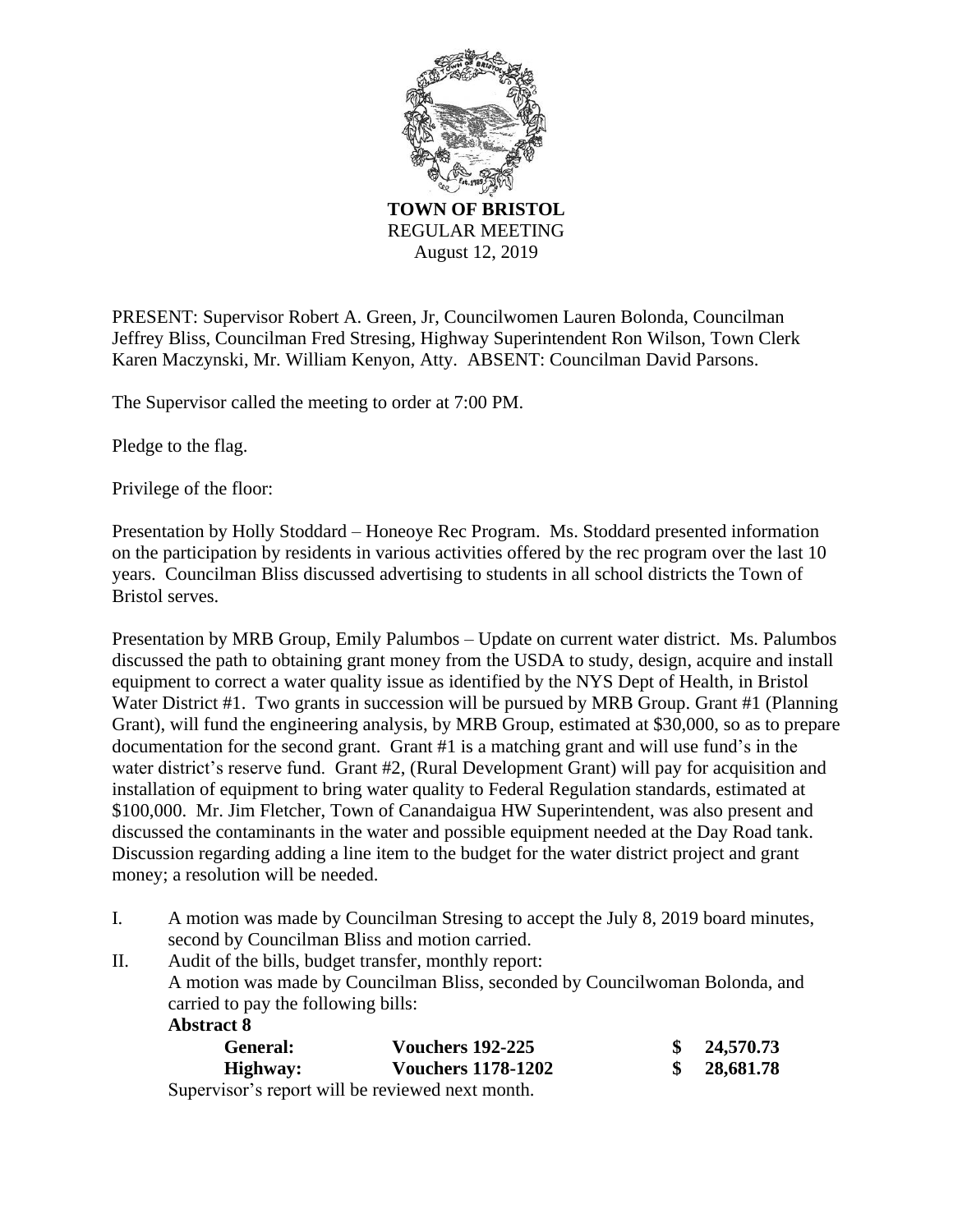### III. Monthly reports from:

- A. Highway: HW Superintendent Ron Wilson presented his report. Councilman Bliss made a motion to allow reuse of culvert pipe and installation on Mr. John Karle's laneway, motion seconded by Councilwoman Bolonda. Discussion concerning a Ganyard Hill Road resident and road runoff affecting resident's property. Work continues on installing master cutoff switches on equipment. Discussion concerning road signs and replacement.
- B. Planning Board & Zoning Board of Appeals and Code Office Assistant Mrs. Sandra Riker, presented her reports and requested a resolution amending the Town of Bristol's permit fee's as follows:

## **TOWN OF BRISTOL RESOLUTION SOLAR ENERGY PERMITS AND APPLICATION FEES** A RESOLUTION AMENDING CERTAIN FEES FOR LARGE SCALE SOLAR PERMITS & APPLICATIONS.

At a regular meeting of the Town Board of the Town of Bristol, held at the town hall in said town, County of Ontario and State of New York on August 12, 2019 and a quorum of the Board being present, the following resolution was offered by Councilman Jeffery Bliss and seconded by Councilwoman Lauren Bolonda:

WHEREAS, the Town of Bristol charges fees for various licenses, permits, and applications to cover its administrative costs; and

WHEREAS, in the past the Town of Bristol has generally adopted fees for licenses, permits, and applications by ordinance or local law; and

WHEREAS, a fee schedule was adopted by the Town Board in December of 2003, and

WHEREAS, it was amended by Resolution adopted by the Town Board in July of 2004, April of 2005, January of 2008, November of 2017 and again in January of 2018 to modify certain fees charged for various licenses, permits and application to cover administrative costs;

WHEREAS. Fees for Large Scale Solar Systems have been determined to need updating to better reflect the cost to the Town of Bristol for their services in 2019, and

WHEREAS, the remainder of the fees remain the same; and

WHEREAS, Upon review by the Planning and Zoning Board Secretary it has been determined that the proposed fee for Large Scale Solar Systems is comparable to other towns in Ontario County, and

WHEREAS, The Town Board of Bristol finds it to be in the best interests of the Town and its citizens to adopt an updated fee for Large Scale Solar Systems by Resolution.

NOW THEREFORE, BE IT RESOLVED, by the Town of Bristol, Ontario County, New York that the following fees are established:

### **Solar**

| Roof Mount Unified Solar Permit 25kW or less |          |  |  |  |  |
|----------------------------------------------|----------|--|--|--|--|
| Residential                                  | \$50.00  |  |  |  |  |
| Commercial                                   | \$100.00 |  |  |  |  |
| Small Scale-freestanding & Ground Mount      |          |  |  |  |  |
| Residential                                  | \$50.00  |  |  |  |  |
| Commercial                                   | \$100.00 |  |  |  |  |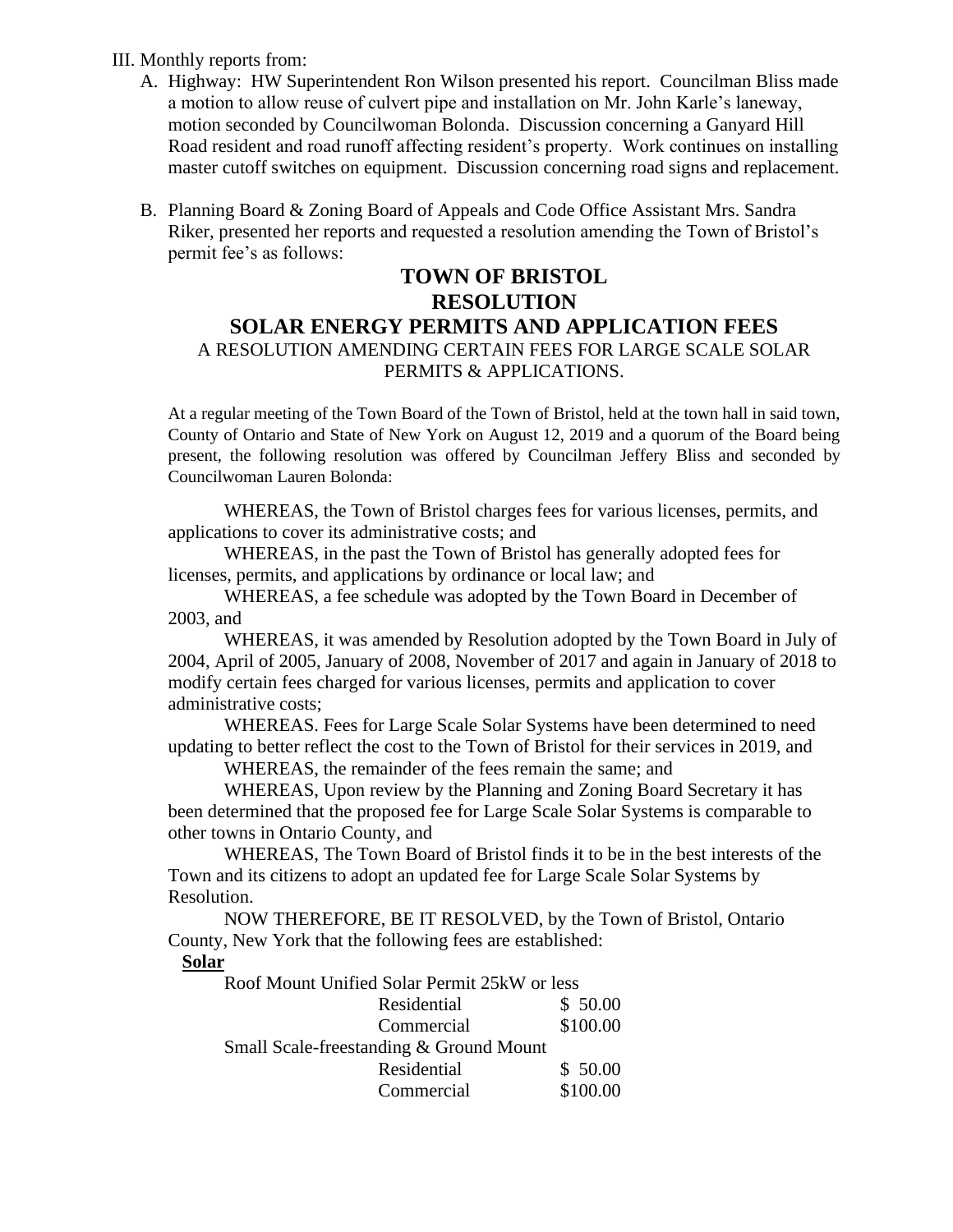#### Large Scale  $\qquad$  \$ 5.00/kW

The questions of the adoption of the resolution was duly put to a roll call vote which resulted as follows: Councilman Stresing - Yes Councilman Bliss - Yes Councilwoman Bolonda - Yes Supervisor Green- Yes

The resolution was thereupon duly adopted. I, Karen Maczynski, Town Clerk and Secretary to the Town Board, do hereby attest to the accuracy of the above resolution being acted upon and recorded in the minutes of the Town of Bristol Board for the August 12, 2019 meeting.

- C. Parks/Special committee. Park Commissioner, Mr. Tom Stevens presented his report. Work is ongoing replacing woodchips on the playground. The shed, generously donated by Mr. & Mrs. Hart, is installed and fully operational. The park continues to run smoothly.
- D. Town Clerk, Mrs. Karen Maczynski, presented her report; Total Disbursements for the Month of July were \$2,668.83.

Councilman Stresing motioned to accept all reports and seconded by Councilman Bliss, and motion carried.

IV. Old Business:

Update on Roofing project - ROC Roofing has scheduled the Town Hall roof replacement for the last two weeks of August.

V. New Business:

 A. NYS Municipal Snow and Ice Agreement – Resolution to authorized signing of the contract.

# **TOWN OF BRISTOL RESOLUTION Municipal Snow & Ice Agreement 2019**

D014816 Indexed Lump Sum

At a regular meeting of the Town Board of the Town of Bristol, held at the town hall in said town, County of Ontario and State of New York on August 12, 2019 and a quorum of the Board being present, the following resolution was offered by Councilman Jeffery Bliss and seconded by Councilwoman Lauren Bolonda:

WHEREAS, the Town of Bristol, Town Board, has reviewed the Municipal Snow & Ice Agreement, contract # D014816 as prepared by New York State Department of Transportation;

WHEREAS, The Town Board of Bristol finds it to be in the best interests of the